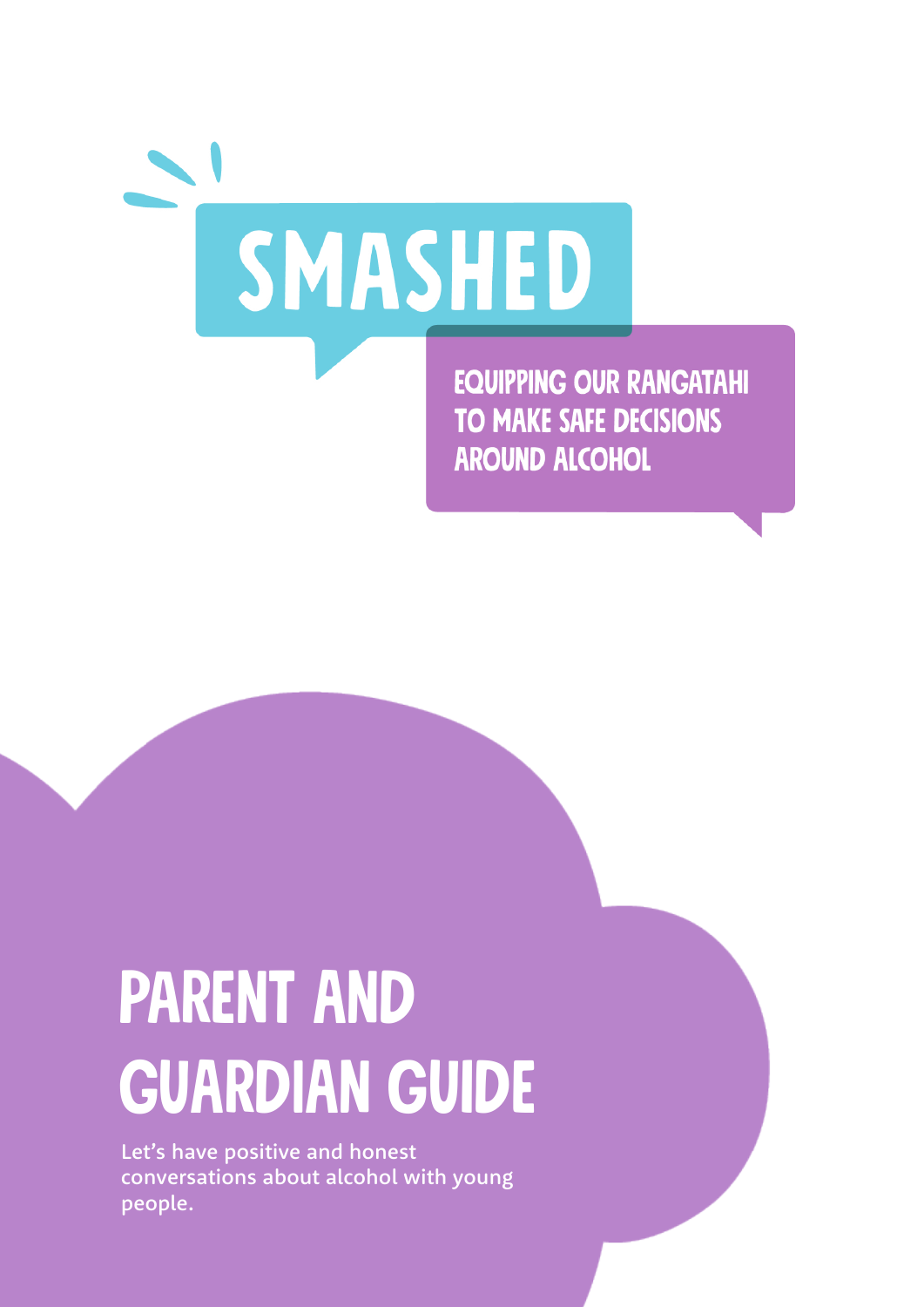# ABOUT THE SMASHED **PROGRAMME**

SMASHED is designed to equip young<br>people with the information, awareness<br>and confidence to make responsible<br>choices around alcohol. SMASHED enables<br>young people to explore the causes and<br>consequences of underage drinking

# ABOUT THE PERFORMANCE

SMASHED uses Theatre in Education which<br>encompasses two main elements -<br>performance, and an interactive workshop to<br>create a powerful learning medium.<br>Challenging subjects can be tackled<br>effectively through this medium wit

Workshop elements are used to extend the learning experience by allowing the audience to question and challenge characters and their behaviour in a safe learning space.

# WHO IS SMASHED DELIVERED TO?

SMASHED is delivered in secondary schools,<br>predominately to year nine students.<br>Of young people 15 years and under, 31%<br>reported to have participated in binge<br>drinking at least once in the past four weeks. Supporting young people to manage peer pressure and make informed choices from a young age is important, before behaviours become entrenched.



# support for teachers and **GUARDIANS**

The SMASHED programme provides teachers and parents with supporting resources to extend the learning beyond our session.

# WHO PROVIDES SMASHED IN NZ?

Collingwood Learning began the SMASHED<br>PROJECT in the UK in 2004 and it is now<br>performed in 12 countries. Here in New<br>Zealand SMASHED is delivered by Life<br>Education Trust NZ, who have been teaching<br>health in New Zealand sc

# HOW IS IT FUNDED?

Life Education Trust NZ is a New Zealand charity. SMASHED is funded by Life Education along with The Tomorrow Project, Lottery Grants Board, and other partners.

# IS SMASHED EVALUATED?

Yes, a sample group of students take part in<br>the pre and post evaluation, which is<br>continuous throughout the tour.<br>Collingwood Learning UK and our team here<br>in New Zealand use the feedback as part of<br>ongoing assessment and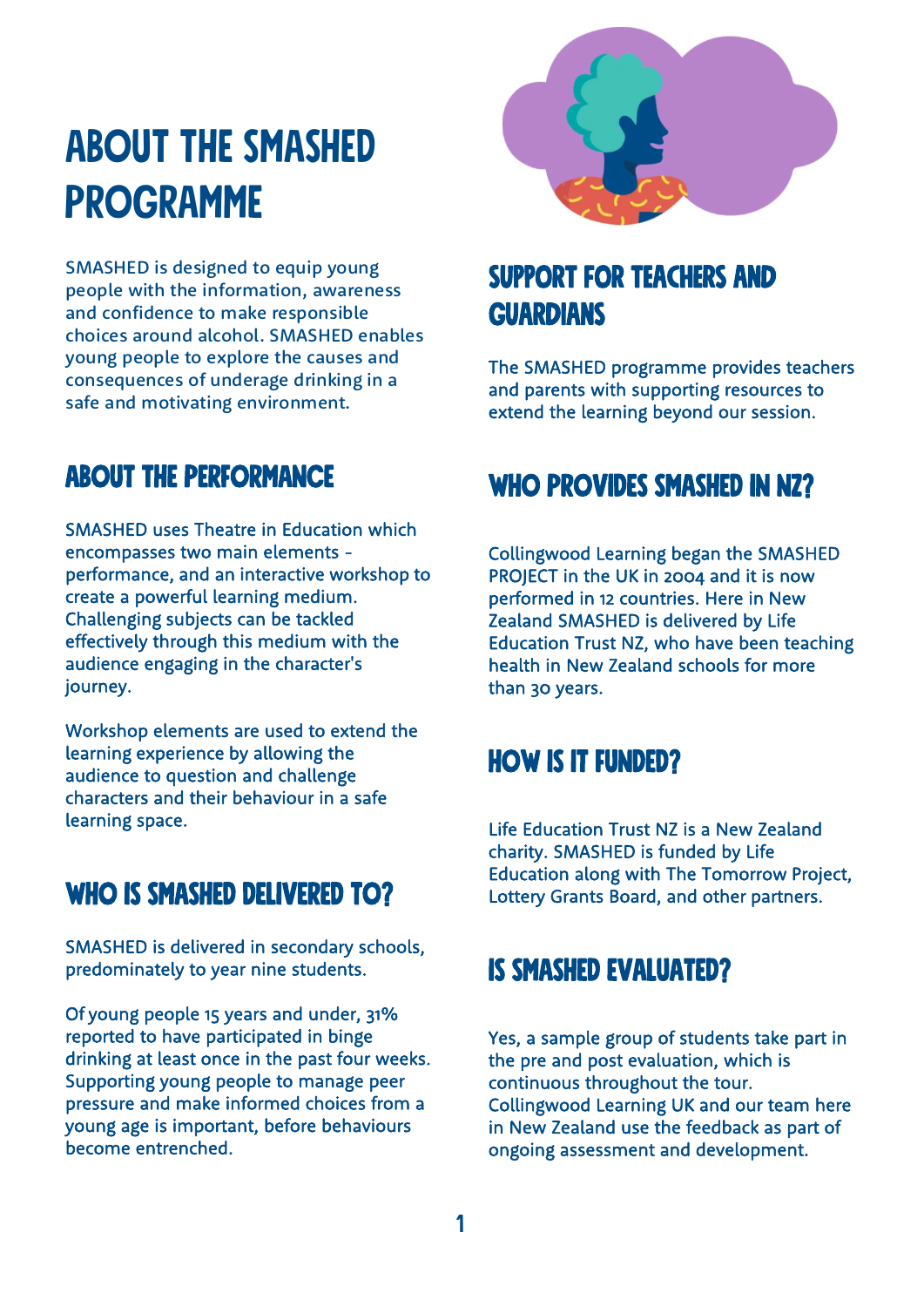# WHY IS ALCOHOL EDUCATION IMPORTANT?

While the legal purchase age is 18, we know drinking alcohol is common amongst secondary school students, with 48.8% currently using alcohol.

increased anxiety, depression and other

mental health problems.

LONG-TERM DAMAGE TO A STILL-DEVELOPING BRAIN Drinking alcohol can damage young people's brain development, especially the critical parts that help them with learning, planning, concentration, emotional stability and memory, all of which are still growing and forming. 1 PROBLEMS WITH MENTAL HEALTH AND ANXIETY Young people who drink alcohol have reported they are drinking to cheer themselves up or to forget about problems. However, evidence suggests alcohol intake in itself can lead to 3 2 EXPOSURE TO RISKY SITUATIONS Alcohol can lower inhibitions which can make it more likely for young people to make risky decisions and find themselves in vulnerable or dangerous situations. Students who are current drinkers report a range of problems occurring after drinking alcohol including unsafe sex, unwanted sex and injuries. 4 BEING INJURED OR INVOLVED IN AN ACCIDENT Alcohol can severely affect young people's mental and physical abilities, especially judgment and co-ordination which can often lead to accidents and injuries.

Statistics show that a young person who consumes alcohol underage is at increased risk of the 7 factors presented here:

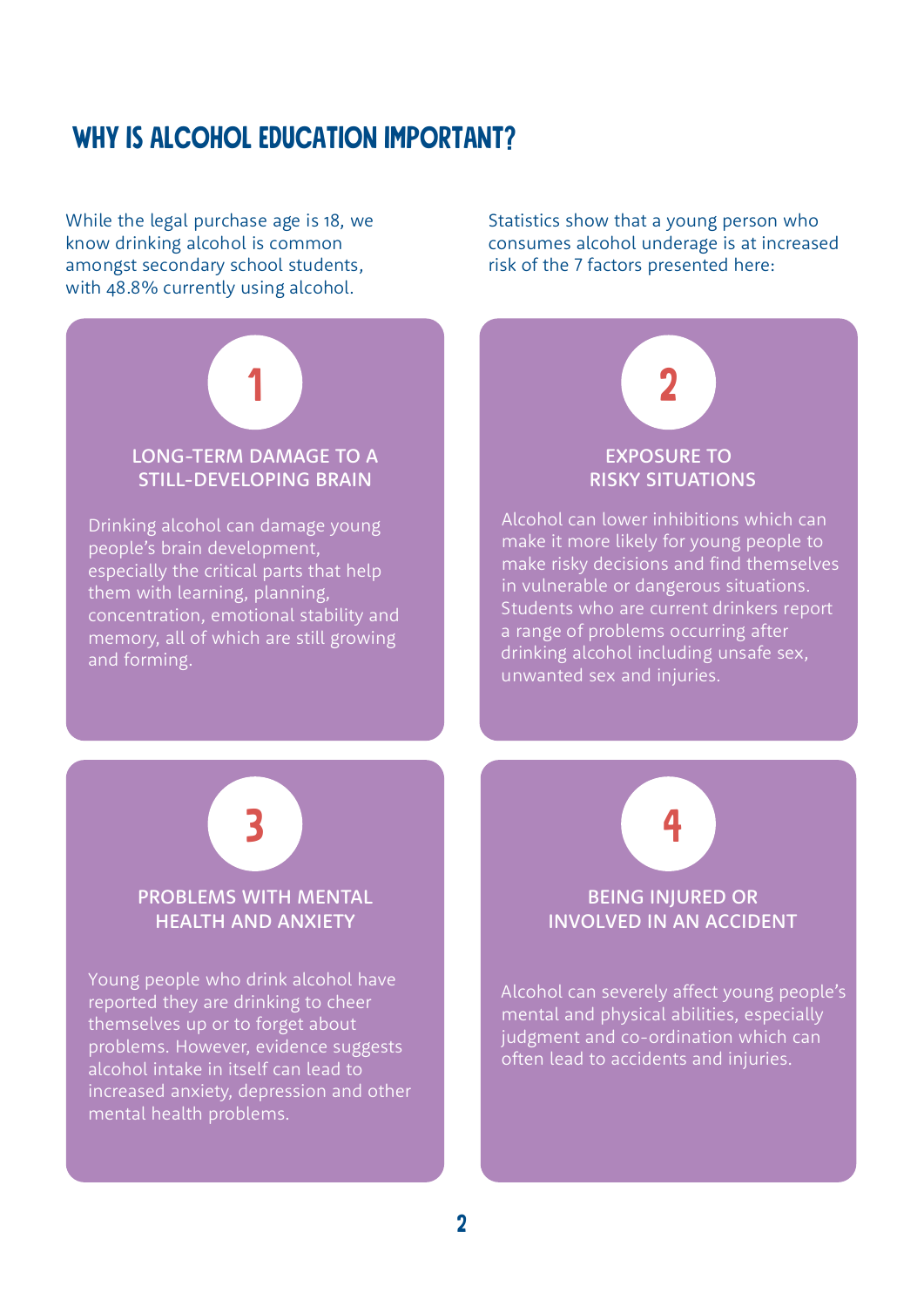

Because of the impact of alcohol on memory function, reaction times, learning ability and attention span in young developing brains, underage drinking can significantly affect school grades.

# 6 BINGE DRINKING

For many risk factors affecting young<br>people, risks are often higher in poorer<br>communities. Binge drinking however,<br>is common among all socio economic<br>groups. Binge drinking relates to harm<br>from drinking itself and associa



DAMAGE

Sustained and regular intake of alcohol can damage many organs, including the liver, heart, stomach and brain. Those who begin drinking in their teens are at particular risk of developing alcoholic liver disease at a young age.

WE CAN SUPPORT YOUNG PEOPLE toadopt a healthier attitude towards alcohol through conversation and education. We can make sure they understand the risks and dangers associated with underage drinking and help them make informed and responsible decisions around alcohol as they grow older.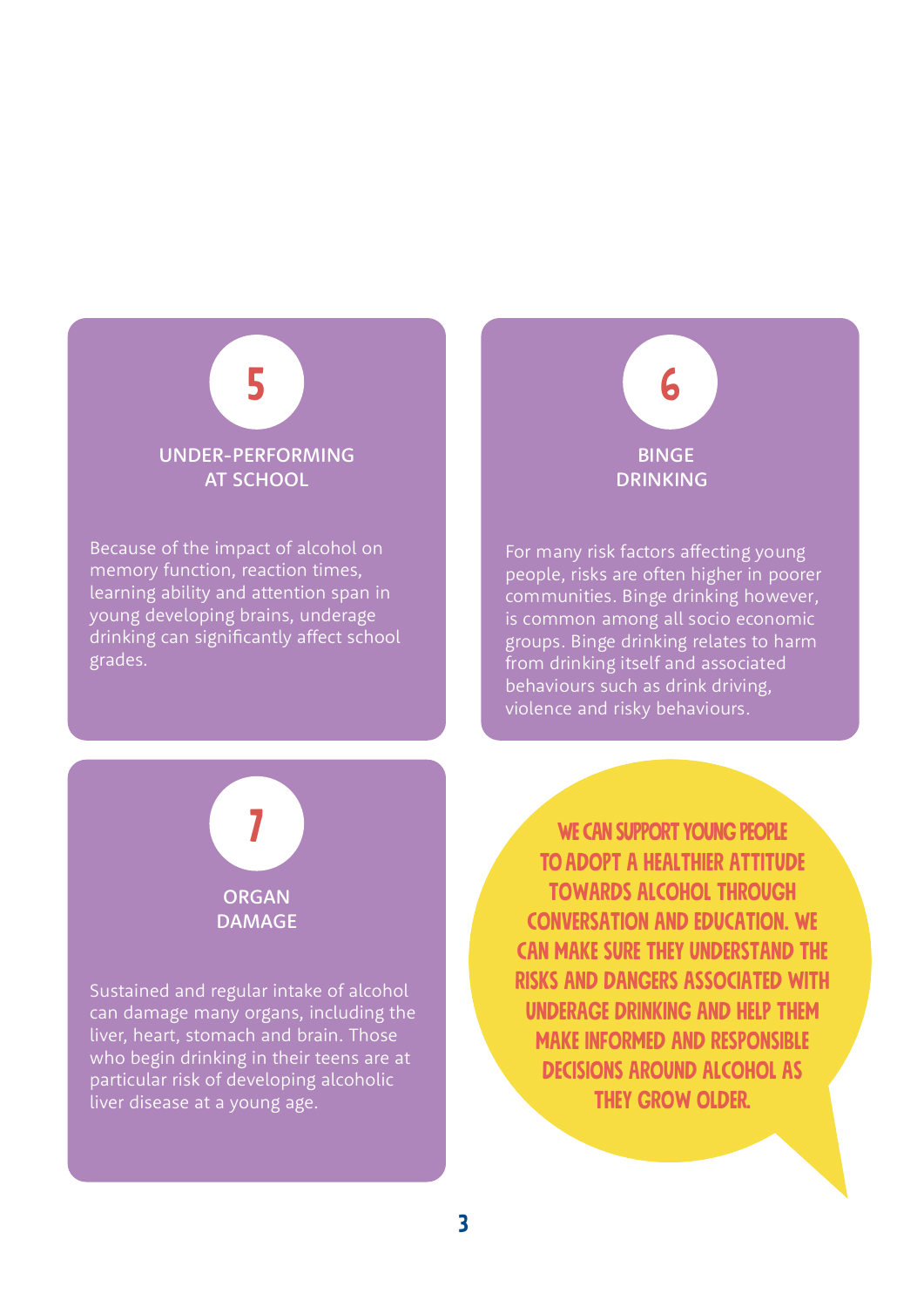# WHY MIGHT MY CHILD WANT TO DRINK ALCOHOL?

## PEER PRESSURE

Peer pressure can be a major factor in underage drinking as young people try to keep up with their friends to fit in. A key element of growing up is forming new social bonds outside of the family and so if drinking alcohol is seen to be the norm, your child may want to join in to feel accepted by their peers. Helping them develop strategies to overcome peer pressure is very important.

#### RISKY BEHAVIOURS

Risky behaviour is higher in teenagers and young people because the part of the brain that assesses risks and consequences and governs self-control is not fully developed yet. Hormonal changes also switch on the sensation-seeking part of the brain which can lead to impulsive behaviours and is why young people may take risks deliberately even when they 'know better'. That's why they need you to help them until they grow into their ability to be sensible.

#### COPYING ADULTS

Young people may copy your drinking habits so if they regularly see you reach for an alcoholic drink at the end of a long day to relieve stress and tiredness, or to calm you down if you're upset, or to celebrate success with friends, they may subconsciously start to think that alcohol is the answer for everything. The example you set can be very important in protecting them against underage drinking.

Understanding why your child may want to drink alcohol can help you influence them to make sensible choices.

#### WORRIES AND STRESS

Teenagers may have worries or problems they want to escape from and wrongly think alcohol is a way to cope with stress. Growing up can be difficult and young people can have worries about many things including friends, school, family, body image, social media and so on. We need to recognise they might feel alcohol could be the solution and then we can help them find other ways of dealing with these issues. Again, parents play an important role in helping children learn to solve problems and in building resilience, confidence and positive self-esteem.

#### GROWING UP

Teenagers want to prove they are no longer children so if drinking is for adults only, they'll want to show you and everyone else they are adults... by drinking! The more you acknowledge and respect their growing maturity and give them appropriate independence and responsibility, the more they will accept the rationale behind your boundaries around underage drinking.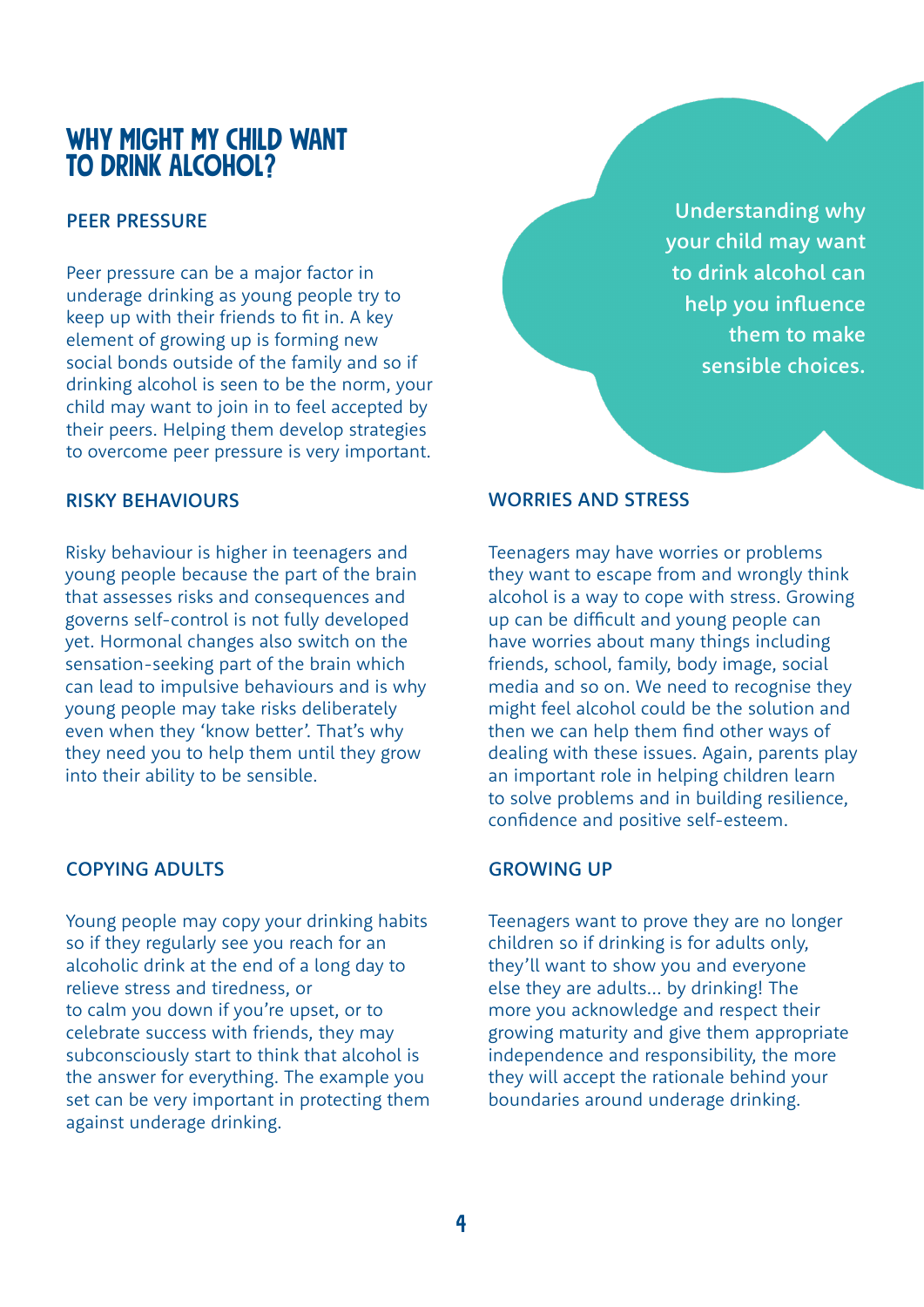# KnOW THE LaW in NEW ZEALAND

Being clear on the law around alcohol is important for both parents and children. The law isn't simply about knowing right from wrong. It's a reminder of the potential consequence of drinking alcohol underage.

### If you're under 18, it's against the law:

- For someone to sell you alcohol
- To buy or try to buy alcohol
- For an adult to buy or try to buy alcohol for you

DRINKING

the law: ALCOHOL **D UNDERAGE** 

If a person is under 18 and drinking alcohol in public, they can be stopped or fined by police.

|<br>|<br>|



If someone is 16 or 17 and accompanied by an adult, they can drink (but not buy) beer, wine or cider with a meal.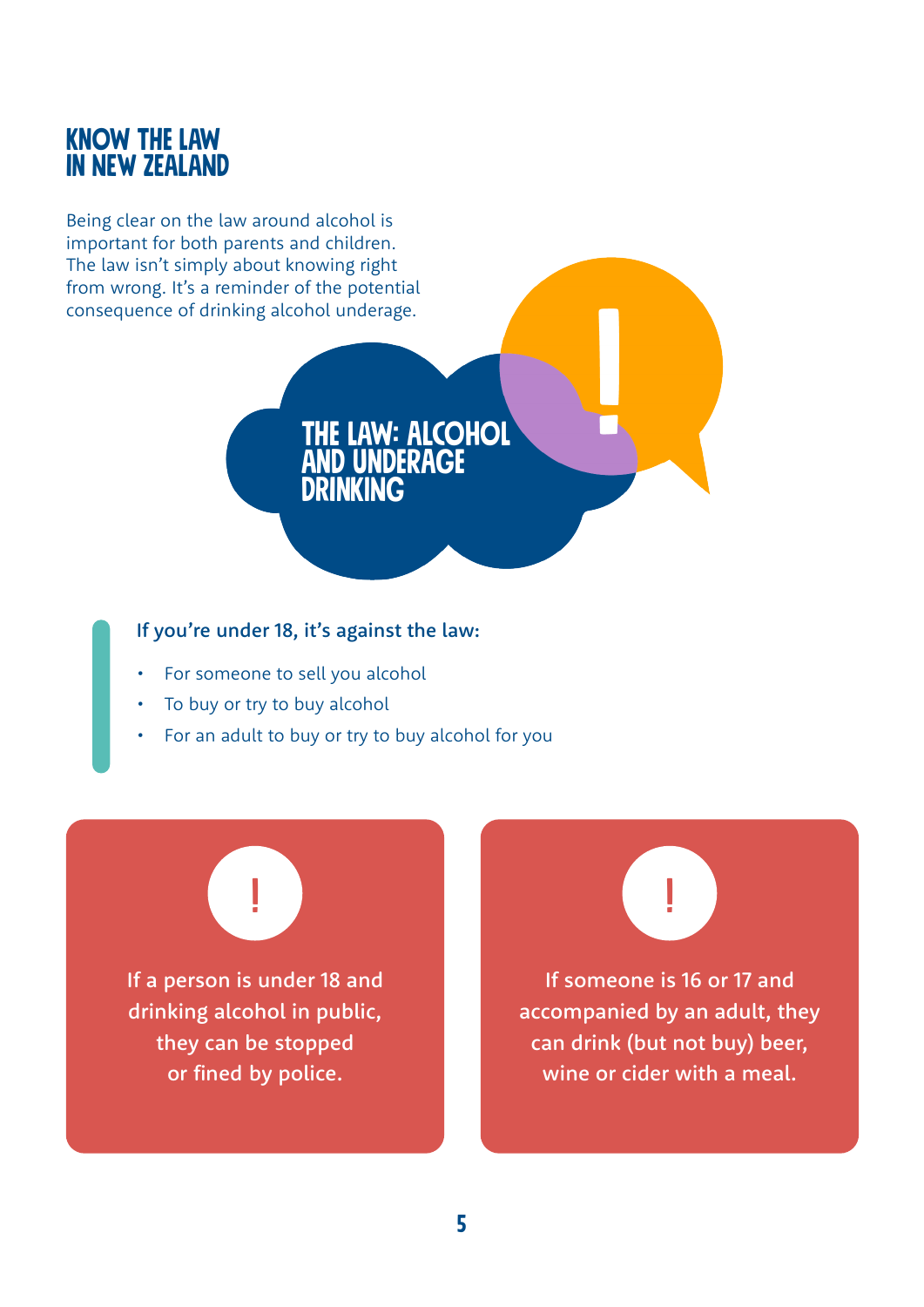# TOP TIPS FOR TALKING ABOUT ALCOHOL WITH YOUR CHILD

# GET THE TONE RIGHT

The best way to talk with your child about alcohol is to sit down and have an open, honest talk. Make sure it's a conversation rather than a lecture and listen as much as you talk and without judgement or criticism. This encourages young people to open up too and when they feel that you'll listen with respect and answer honestly, they'll come to you more often with their challenges and issues.

#### ADDRESS PEER PRESSURE

Talk to your child about how they can manage peer pressure and help them develop the confidence to say no, explaining this doesn't mean they are being rude or boring. Show them how to avoid being pressured to do something by learning to be assertive. Help them try out different strategies such as coming up with ideas for other things they can do with their friends and peers. Most importantly, make sure they know this is all part of them learning to look after themselves.

#### GIVE THEM INFORMATION AND FACTS

Young people at this age are learning to make more decisions for themselves. By sharing information about the risks, dangers and potential consequences of drinking underage and supporting them in making their own decisions, you will help them to become independent and take responsibility for themselves.

### EXPLAIN WHY IT MATTERS TO YOU

No matter what they might say, your children will pay attention to what you say and value your advice, especially if you work hard to listen to them and value their ideas, thoughts and opinions too. Make sure they understand you are not trying to spoil their fun but that you want the best for them and for them to reach their full potential and be happy, healthy and successful in life.

## BE A ROLE MODEL FOR THEM

Parents can have a very positive influence through their own approach to alcohol. If you choose to drink, role model an approach to your drinking habits that you would be happy for your child to replicate when they are 18 and above. Research shows that children are more likely to drink underage if their parents drink excessively. Try to avoid talking about alcohol as a cure for stress or as a tool for relaxation.

# BE HONEST

Talk openly to your children about how alcohol can make you feel. Explain that feeling poorly the day after drinking or trying to remember the silly things you did while you were drinking aren't fun. Let them know these effects would be worse for them as they're smaller and their bodies are still developing.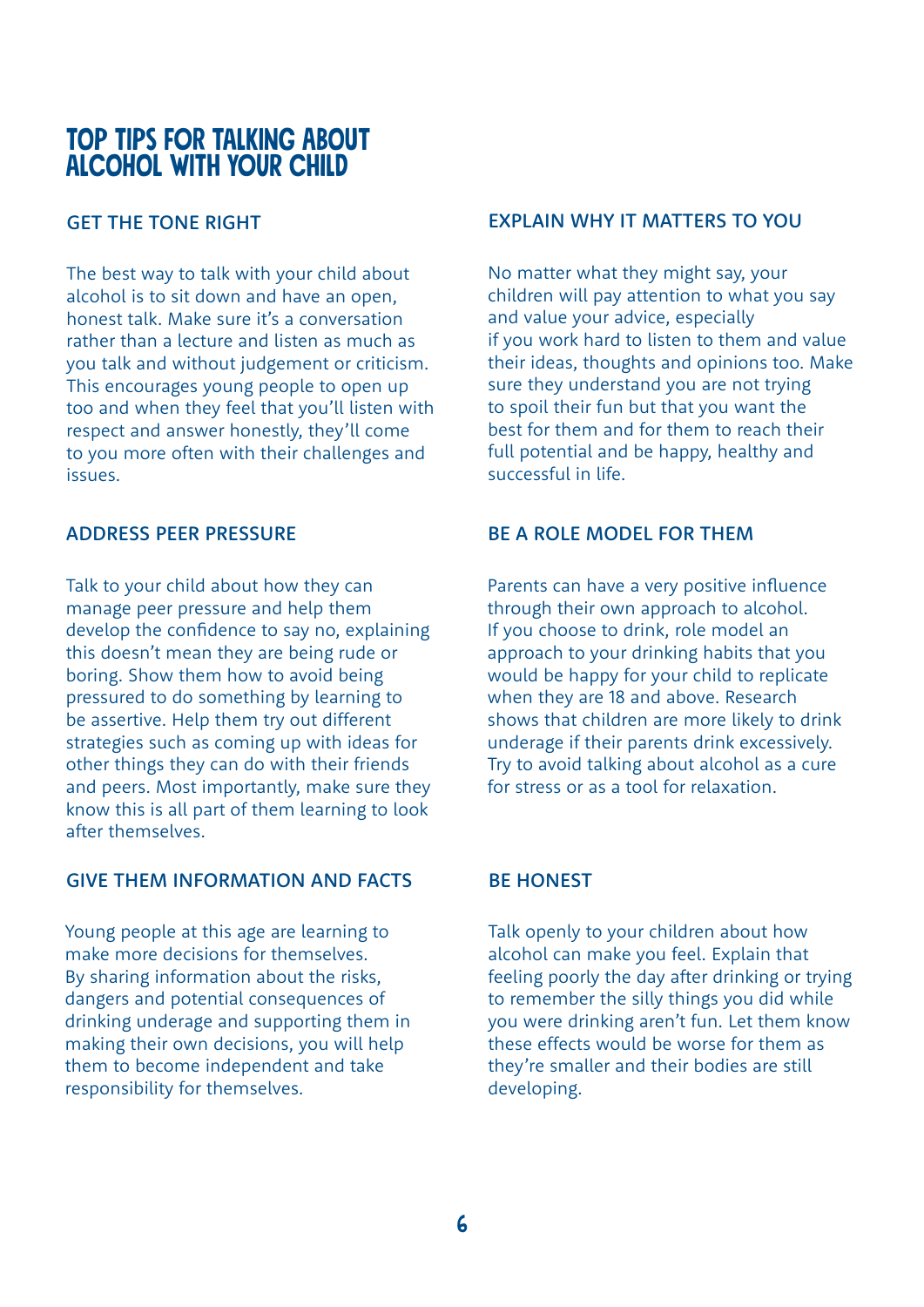# TIPS FOR RESPONDING TO YOUR **CHILD'S TRICKIEST QUESTIONS**

Why do you and/or other adults drink alcohol?

#### YOU COULD SAY:

I sometimes enjoy having a drink when I'm out for dinner or catching up with friends. It's about drinking responsibly, I know the dangers of drinking too much and I avoid that.

#### YOU COULD SAY:

I did sometimes but looking back now I realise how risky it was and I wish I hadn't. I was nowhere near mature enough to really understand some of the vulnerable positions I placed myself in. We know so much more about the dangers of teenagers drinking now and the long-term damage it can cause.

Did you drink when you were underage?

My friends have all tried alcohol, so what's the big deal?

#### YOU COULD SAY:

To me it's a big deal because I know you're too young and that drinking at your age could put you in a dangerous situation and it's my job to keep you safe. I can't decide what other kids do but I know that even a small amount of alcohol could harm you at your age and I love you far too much to risk that.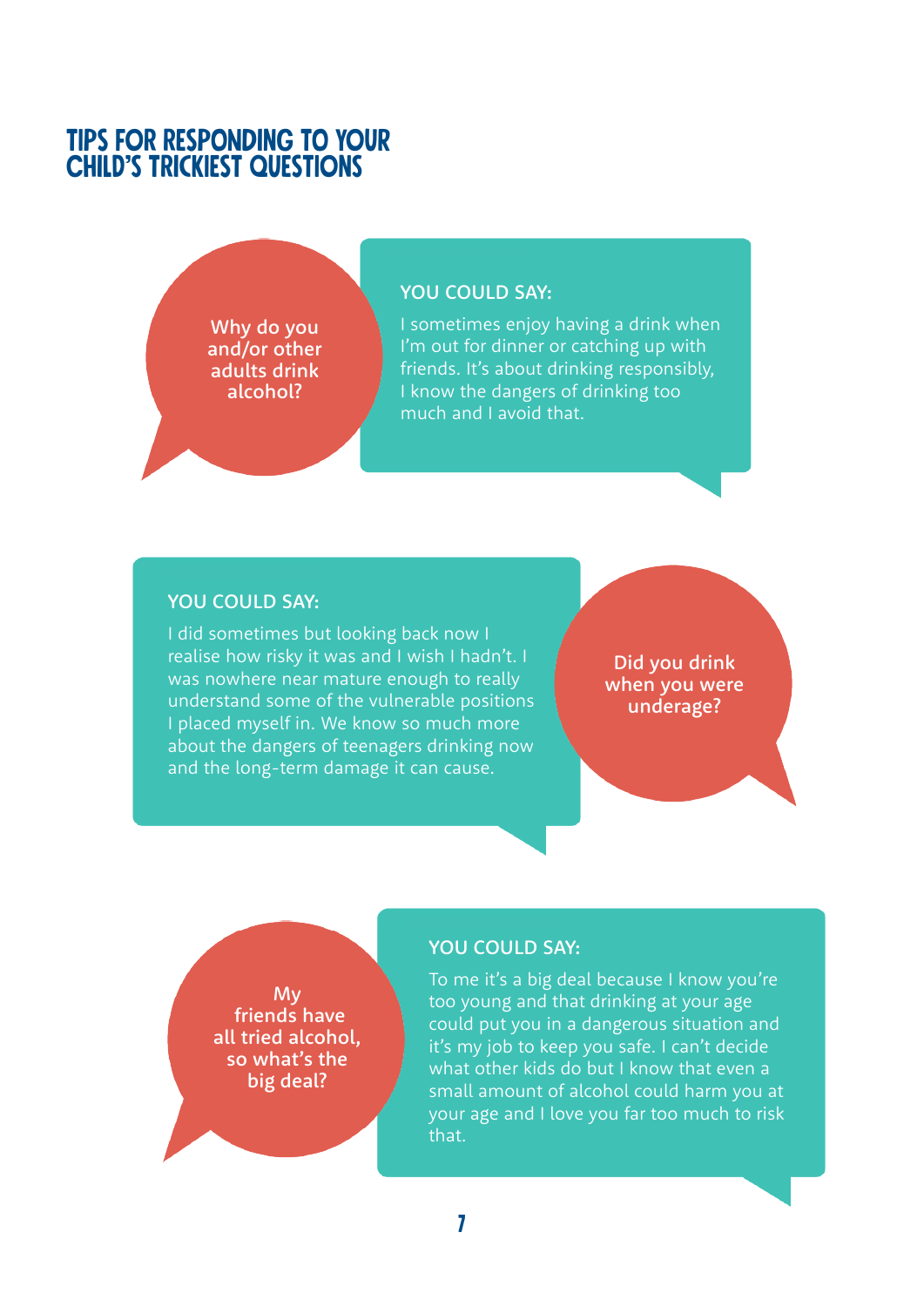#### YOU COULD SAY:

What if my friends pressure me to drink?

Peer pressure's tough, I remember how hard it can be, especially when you want to fit in. I hope you'll feel confident enough to be honest with your friends, tell them you don't want to drink and that you hope they'll respect your choice. Try and avoid situations where you think you might get pressured or suggest something else like going to the park or seeing a movie.

#### YOU COULD SAY:

Why can you drink but I can't?

It's not fair!

It can be, especially at your age as your body is still developing. Drinking alcohol can make you less aware of danger, so you're more likely to find yourself in a vulnerable situation where you could get hurt or suffer some other consequence that could impact you well into the future. In the long-term, drinking alcohol on a regular basis increases the risk of developing a range of illnesses such as cancer, stroke, heart disease and liver disease.

Is drinking alcohol dangerous?

# YOU COULD SAY:

It's not about fairness, there are plenty of things that aren't appropriate for children and teenagers for good reason. Your body and brain are still developing which means even small amounts of alcohol can be dangerous to you. It's also illegal to drink underage and making responsible decisions about alcohol isn't something that most teenagers are ready for. Alcohol is only for adults because their bodies have finished growing and even when your body is fully grown, too much alcohol can lead to problems.